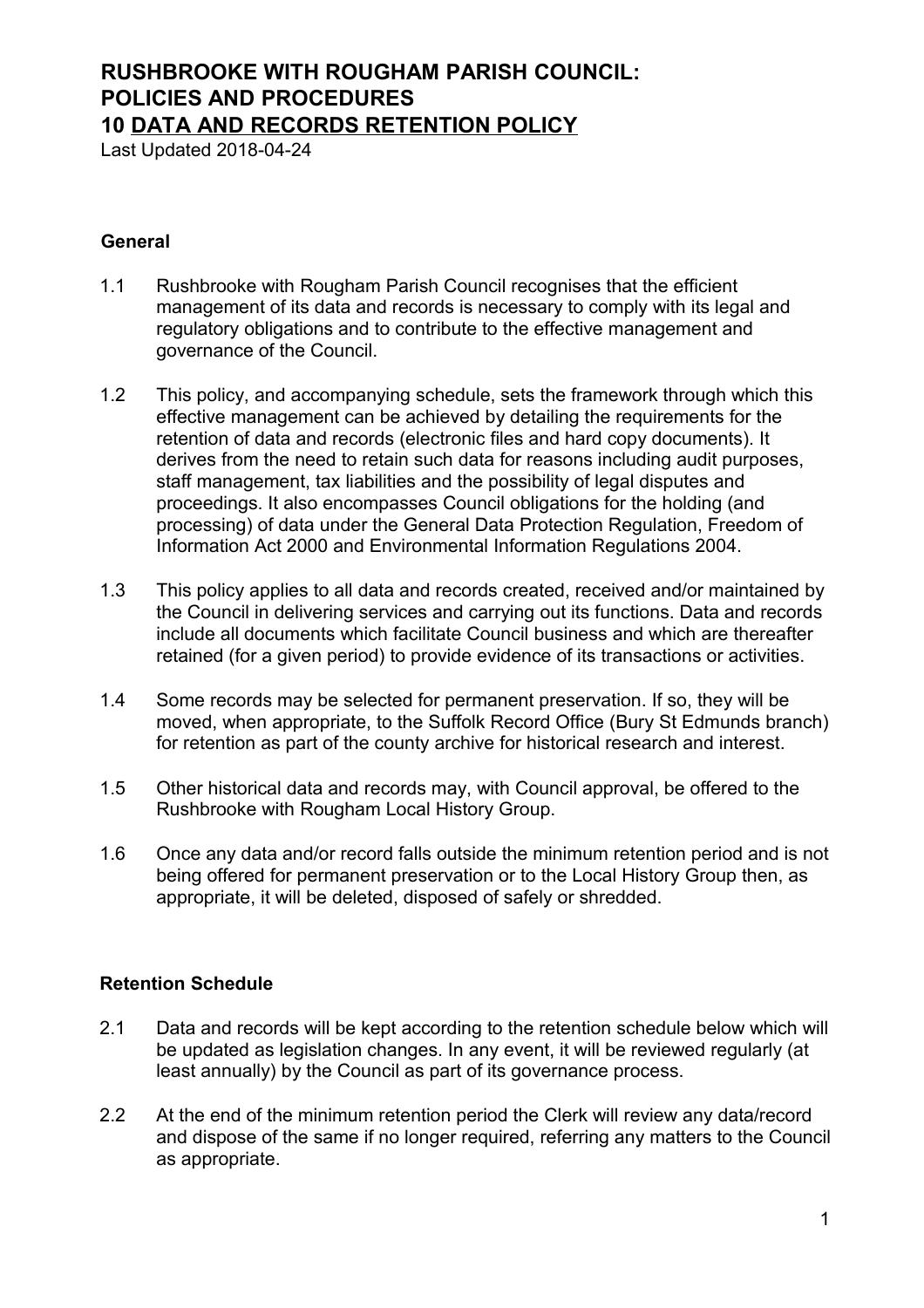## **RATTLESDEN PARISH COUNCIL: POLICIES AND PROCEDURES 10 DATA AND RECORDS RETENTION POLICY**

Last Updated 2018-04-24

### **Councillors**

Councillors must, in their individual roles, ensure that they shred/destroy/delete any electronic and hard copies of Council data and records according to the same retention schedule below.

#### **Schedule**

| <b>Data/Record</b>                                                                                      | <b>Minimum Retention</b><br><b>Period</b>                               | <b>Reason</b>                                                                                                 |
|---------------------------------------------------------------------------------------------------------|-------------------------------------------------------------------------|---------------------------------------------------------------------------------------------------------------|
| <b>Council Administration</b>                                                                           |                                                                         |                                                                                                               |
| Agendas                                                                                                 | Indefinite                                                              | Archive                                                                                                       |
| <b>Signed Minutes of Council Meetings</b>                                                               | Indefinite                                                              | Archive                                                                                                       |
| <b>Draft Minutes of Council Meetings</b>                                                                | Destroy when approved                                                   | Management                                                                                                    |
| <b>Clerk's Notes of Council Meetings</b>                                                                | Destroy when draft<br>minutes issued                                    | Management                                                                                                    |
| <b>Agenda Reports and Documents</b><br>(circulated with agendas and not<br>attached to signed minutes). | Indefinite                                                              | Archive                                                                                                       |
| <b>Councillor Records</b>                                                                               |                                                                         |                                                                                                               |
| <b>Councillors' Declarations of Office</b>                                                              | Term of office plus one<br>year                                         | Management                                                                                                    |
| <b>Councillors' Registers of Interest</b>                                                               | Current term of office<br>plus one year                                 |                                                                                                               |
| <b>Supplies and Services</b>                                                                            |                                                                         |                                                                                                               |
| Quotations and Tenders - Successful                                                                     | 12 years                                                                | <b>Limitation Act</b><br>1980 (as<br>amended)                                                                 |
| Quotations and Tenders - Unsuccessful                                                                   | Two years                                                               | Management                                                                                                    |
| Title Deeds, Leases, Agreements and<br>Contracts                                                        | Indefinite                                                              | Audit.<br>Management                                                                                          |
| <b>Insurance</b>                                                                                        |                                                                         |                                                                                                               |
| <b>Certificates for Insurance Against</b><br><b>Liability for Employees</b>                             | 40 years from date on<br>which insurance<br>commenced or was<br>renewed | The Employers'<br>Liability<br>(Compulsory<br>Insurance)<br>Regulations 1998<br>(SI 1998/2753),<br>Management |
| <b>Insurance Policies</b>                                                                               | Two years after lapse                                                   | Management                                                                                                    |
| <b>Claims and Correspondence</b>                                                                        | Two years after lapse                                                   | Management                                                                                                    |
| <b>Finance</b>                                                                                          |                                                                         |                                                                                                               |
| <b>Receipts and Payments Accounts</b>                                                                   | Indefinite                                                              | Archive                                                                                                       |